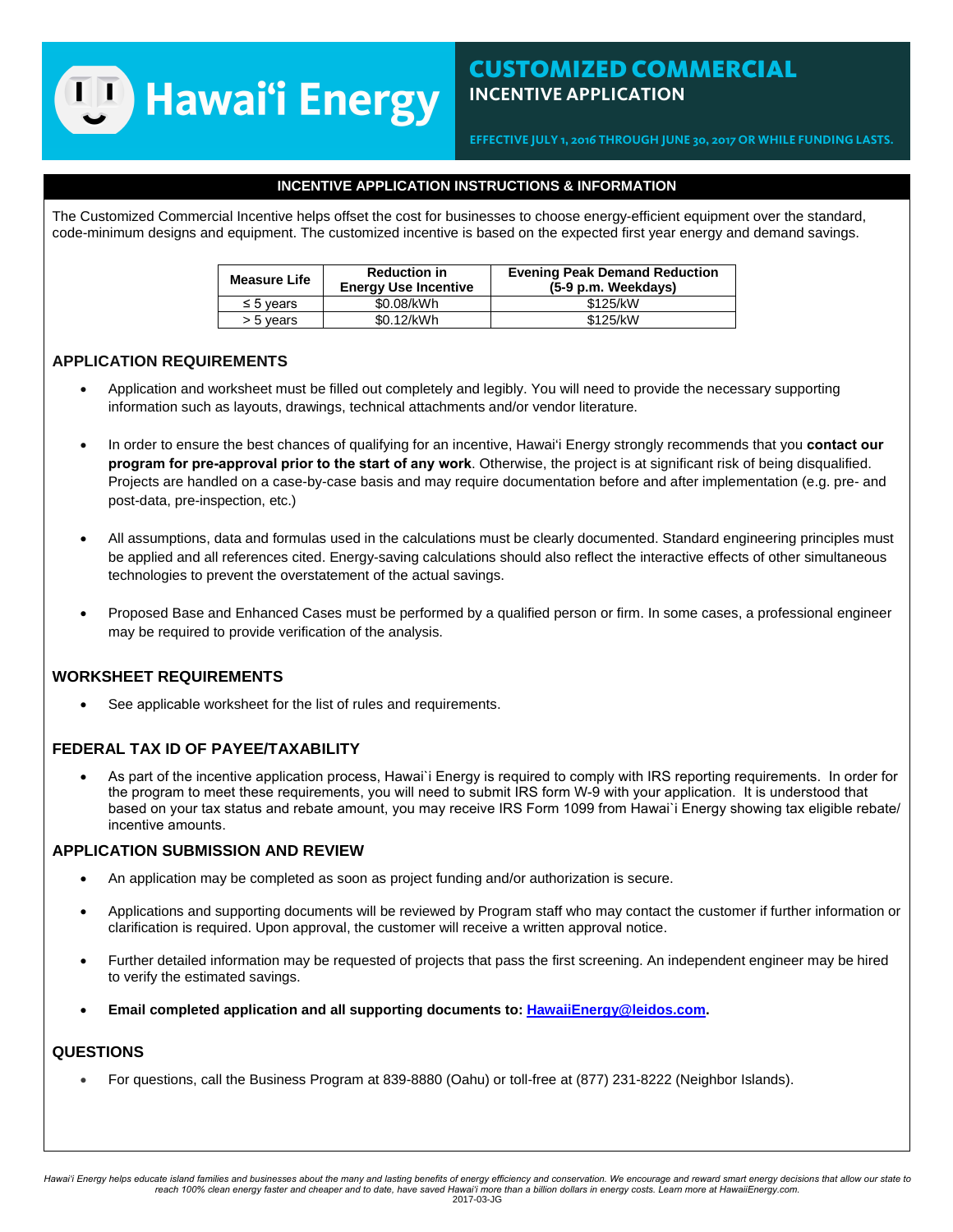# **ED** Hawai'i Energy

## CUSTOMIZED COMMERCIAL **INCENTIVE APPLICATION**

**EFFECTIVE JULY 1, 201***6* **THROUGH JUNE 30, 201***7* **OR WHILE FUNDING LASTS.** 

|                                                                                                                                                                                                                                                                                                                                                                                          | STEP 1: FILL OUT UTILITY ACCOUNT INFORMATION BEFORE SUBMISSION (ALL FIELDS MUST BE COMPLETED). |        |                         |                                  |                    |                          |                                         |             |                |  |
|------------------------------------------------------------------------------------------------------------------------------------------------------------------------------------------------------------------------------------------------------------------------------------------------------------------------------------------------------------------------------------------|------------------------------------------------------------------------------------------------|--------|-------------------------|----------------------------------|--------------------|--------------------------|-----------------------------------------|-------------|----------------|--|
| Account Name on Utility Statement:                                                                                                                                                                                                                                                                                                                                                       |                                                                                                |        | Property/Building Name: |                                  |                    | Account Number:          |                                         | $\Box$ HECO |                |  |
|                                                                                                                                                                                                                                                                                                                                                                                          |                                                                                                |        |                         |                                  |                    |                          |                                         |             | $\square$ MECO |  |
| Account Holder Contact:                                                                                                                                                                                                                                                                                                                                                                  |                                                                                                |        | Title:                  |                                  |                    | (Legacy) Account Number: |                                         |             |                |  |
|                                                                                                                                                                                                                                                                                                                                                                                          |                                                                                                |        |                         |                                  |                    |                          | ____ <sup>-</sup> ____ <sup>-</sup> ___ |             | $\Box$ HELCO   |  |
| Phone:                                                                                                                                                                                                                                                                                                                                                                                   |                                                                                                |        | Email:                  |                                  |                    |                          |                                         |             |                |  |
| <b>Installation Address:</b>                                                                                                                                                                                                                                                                                                                                                             |                                                                                                |        | City:                   |                                  |                    |                          | State                                   | Zip:        |                |  |
| Mailing Address (if different from above):                                                                                                                                                                                                                                                                                                                                               |                                                                                                |        | City:                   |                                  |                    |                          | State:                                  |             | Zip:           |  |
| Federal Tax ID of Payee:                                                                                                                                                                                                                                                                                                                                                                 |                                                                                                |        |                         |                                  |                    |                          |                                         |             |                |  |
|                                                                                                                                                                                                                                                                                                                                                                                          | (Complete Third Party Payment Section if payment is not to Utility Account Holder)             |        |                         |                                  |                    |                          |                                         |             |                |  |
| Incentive Check to be paid to this Payee:<br>(*If you checked this box, please<br>Account Holder at Installation Address<br>Account Holder at Mailing Address<br>*Third Party<br>complete the information below.)                                                                                                                                                                        |                                                                                                |        |                         |                                  |                    |                          |                                         |             |                |  |
|                                                                                                                                                                                                                                                                                                                                                                                          | STEP 2: AUTHORIZATION FOR THIRD PARTY PAYMENT                                                  |        |                         |                                  |                    |                          |                                         |             |                |  |
| <b>Contact Name:</b><br>Payable To:                                                                                                                                                                                                                                                                                                                                                      |                                                                                                |        |                         |                                  |                    |                          |                                         |             |                |  |
| Mailing Address:                                                                                                                                                                                                                                                                                                                                                                         |                                                                                                |        |                         |                                  |                    |                          |                                         |             |                |  |
| Phone:<br>Email:                                                                                                                                                                                                                                                                                                                                                                         |                                                                                                |        |                         |                                  | Tax ID (SSN/FEIN): |                          |                                         |             |                |  |
| STEP 3: COMPLETE PROJECT DETAILS.                                                                                                                                                                                                                                                                                                                                                        |                                                                                                |        |                         |                                  |                    |                          |                                         |             |                |  |
| Contractor Name:<br>□ New Construction<br>$\Box$ Existing Building<br>Application is for:                                                                                                                                                                                                                                                                                                |                                                                                                |        |                         |                                  |                    |                          |                                         |             |                |  |
| <b>BASE CASE:</b> The Base Case is the "Standard Efficiency" replacement alternative and/or the Code-Compliant design. Describe the Base Case design or equipment and<br>provide the make, model, single-line diagrams, performance curves/monitored data. Existing equipment will be accepted for the Base Case analysis only if it is replaced prior to the<br>end of its useful life. |                                                                                                |        |                         |                                  |                    |                          |                                         |             |                |  |
| <b>ENHANCED CASE:</b> The Enhanced Case is the "High-Efficiency" replacement alternative and/or the Above Code-Compliant design. Describe the Enhanced Case design or<br>equipment and provide the make, model, single-line diagrams, performance curves/monitored data.                                                                                                                 |                                                                                                |        |                         |                                  |                    |                          |                                         |             |                |  |
|                                                                                                                                                                                                                                                                                                                                                                                          |                                                                                                |        |                         |                                  |                    |                          |                                         |             |                |  |
|                                                                                                                                                                                                                                                                                                                                                                                          |                                                                                                |        |                         |                                  |                    |                          |                                         |             |                |  |
| Project Sq. Ft.                                                                                                                                                                                                                                                                                                                                                                          | <b>Estimated Project Costs</b>                                                                 |        |                         | <b>Anticipated Project Dates</b> |                    |                          |                                         |             |                |  |
|                                                                                                                                                                                                                                                                                                                                                                                          | Equipment:                                                                                     | Labor: |                         | Total:                           |                    | Start:                   |                                         | Completion: |                |  |
| Clean Energy Ally / Installing Company (if applicable)                                                                                                                                                                                                                                                                                                                                   |                                                                                                |        |                         |                                  |                    |                          |                                         |             |                |  |
| Company:                                                                                                                                                                                                                                                                                                                                                                                 |                                                                                                |        |                         | Contact:                         |                    |                          |                                         |             |                |  |
| Mailing Address:                                                                                                                                                                                                                                                                                                                                                                         |                                                                                                |        |                         |                                  |                    | Phone:                   |                                         |             |                |  |
|                                                                                                                                                                                                                                                                                                                                                                                          |                                                                                                |        |                         |                                  |                    | Email:                   |                                         |             |                |  |
|                                                                                                                                                                                                                                                                                                                                                                                          |                                                                                                |        |                         |                                  |                    |                          |                                         |             |                |  |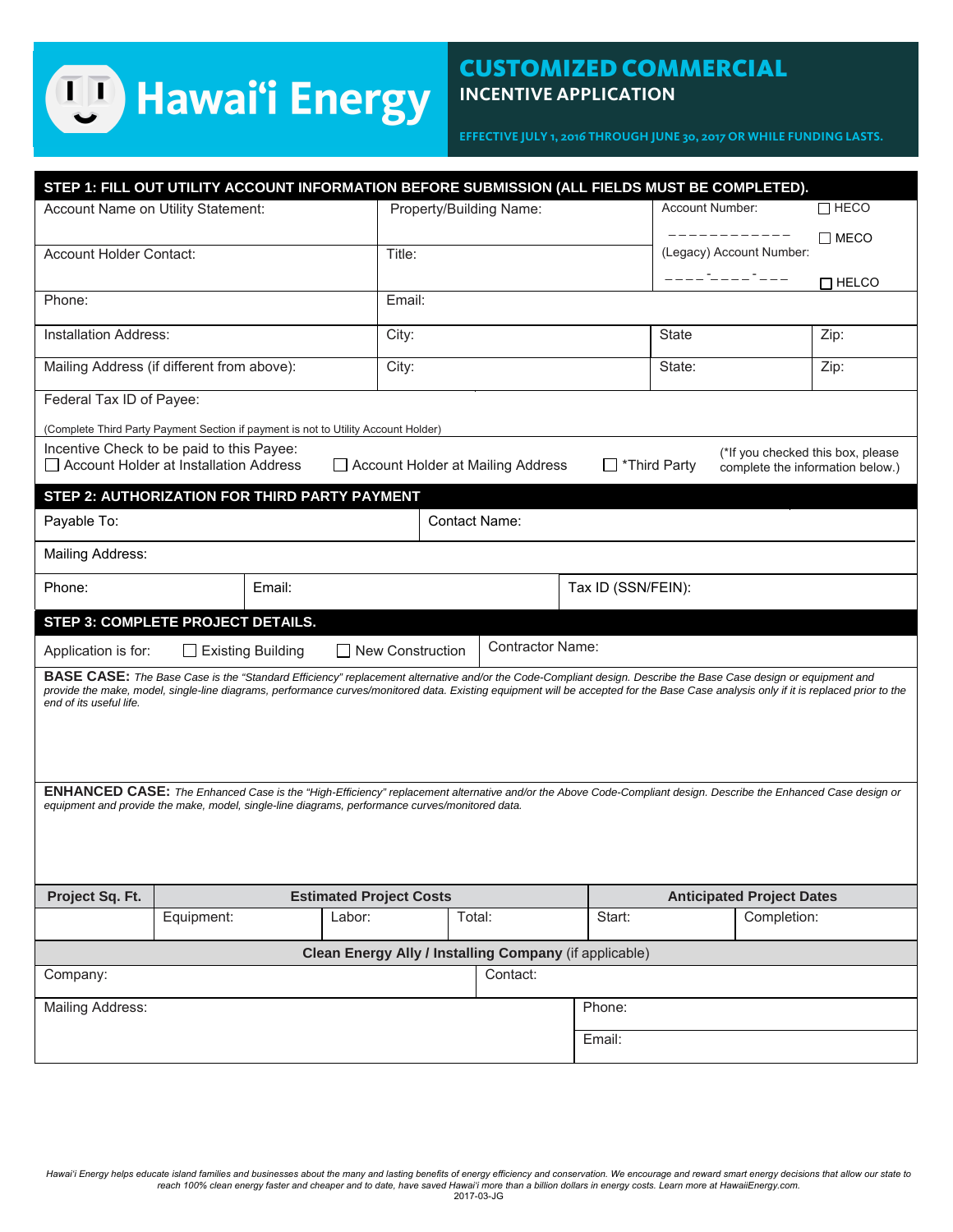# **Hawai'i Energy**

**EFFECTIVE JULY 1, 201***6* **THROUGH JUNE 30, 201***7* **OR WHILE FUNDING LASTS.** 

### **STEP 4: AUTHORIZED ACCOUNT HOLDER SIGNATURE**

I have read, understood and agree to the Terms and Conditions, as well as the application procedure detailed on this application. I am submitting the Tax Form W-9 to Hawaii Energy with this application. I further understand that the Hawaii Energy Program will mail applicants and report to the IRS all applicable incentive payments on the Internal Revenue Service Form 1099. I am further advised to consult my tax advisor concerning the taxability of the incentive. Hawaii Energy Program is not responsible for any taxes that may be imposed on me or my business as a result of my receipt of this incentive.

By signing this document, you are declaring that **Hawaii Energy is authorized to direct the Incentive payment to the Payee** as listed above. **I understand Incentives are not guaranteed**, available on a first-come, first-served basis and subject to the availability of funds without notice.

| <b>PRINT NAME:</b>                                                                                                |                       | TITLE:                        |                   |                          |         |  |  |  |
|-------------------------------------------------------------------------------------------------------------------|-----------------------|-------------------------------|-------------------|--------------------------|---------|--|--|--|
| <b>SIGNATURE:</b><br>DATE:                                                                                        |                       |                               |                   |                          |         |  |  |  |
| I am submitting the following documents along with this Commercial Incentive Application (Check all that apply.): |                       |                               |                   |                          |         |  |  |  |
|                                                                                                                   | □ Incentive Worksheet | $\Box$ Product Specifications | $\Box$ Invoices   | $\Box$ W-9 Tax Form      |         |  |  |  |
| <b>HAWAII ENERGY</b><br><b>USE ONLY:</b>                                                                          | App#:                 |                               | $kW$ :            | kWh:                     | \$/kWh: |  |  |  |
|                                                                                                                   | Approval Amount: \$   |                               | 4 <sup>St</sup> . | $\gamma$ <sup>nd</sup> . | $3rd$ : |  |  |  |

## **Hawaii Energy's Terms and Conditions**

#### **1) Incentives:**

Subject to these Terms & Conditions, Hawaii Energy (the Program) will pay incentives for the installation of qualified and verified Energy Efficiency Measures (EEM) that meet eligibility.

### **2) Eligibility:**

- a) **"Applicant"** is a commercial rate schedule account holder of an electric utility on the island of Hawaii, Lanai, Maui, Molokai or Oahu that contributes into the Public Benefit Fund (PBF) where the electricity-saving EEM has been installed. Incentives are awarded only to an eligible account holder. The Account Holder can reassign the incentive payment to the trade ally or designated third party. Applicants are ultimately responsible for the compliance with these terms and conditions.
- b) **"Qualifying EEMs"** are those electricity-saving Energy Efficiency Measures (EEMs) that are identified in the Program applications and associated materials for the various Standard/Prescriptive and Custom Incentives. Unless explicitly approved before installation by the Program, all installed equipment must be new, meet Program specification requirements and be fully in operation prior to the incentive being paid.
- c) Incomplete and/or unsigned applications will be returned unprocessed.
- d) For completed projects, a completed application, worksheets, invoices and other support documents must be received within six (6) months of the installation date/invoice date to be considered for incentive.

#### **3) Installation Verification and Data Collection:**

- a) The Program may conduct an inspection of the facility to verify pre-installation conditions or confirm installation prior to incentive payment, at any time after receipt of the application and up to five (5) years after the payment of incentive.
- b) The Applicant must provide reasonable access to the facility, the installed equipment, and related documentation and data needed to verify the application.
- c) The Program may install metering devices on EEMs for program data collection, measurement and verification purposes.

#### **4) Compliance:**

The Applicant is responsible to abiding by all applicable laws, rules and regulations, and complying with all federal, state, and

local codes. Applicant agrees that if the EEM specified in this application is not still in full effect for a period of five (5) years, it will return to Hawaii Energy the prorated portion of the incentive dollars based on the expected life (as determined by Hawaii Energy) of the measure for which incentives were provided.

#### **5) Program Availability:**

Incentives are available on a first-come, first-served basis, based upon the received date of a fully completed and signed application which is subject to the availability of funds. Program availability, program terms and equipment eligibility may change. **Receiving an incentive is not guaranteed.** 

#### **6) Publicity:**

The Program reserves the right to publicize participation in the Program for promotional purposes unless the Applicant submits a written request to the Program requesting anonymity.

#### **7) Disclaimers:**

- a) The Program is not responsible for any tax liability imposed on the Applicant as a result of the payment of any incentive.
- b) The Program is not responsible for obtaining any missing information, signatures, invoices or going to the installation site or contacting the Applicant to inform Applicant of incomplete or missing documentation.
- c) The Program does not expressly or implicitly warrant the performance of installed equipment, the quality of any contractor's work, or that the EEM will result in any energy or cost savings.
- d) The Program is not responsible for the proper disposal or recycling of any waste generated as a result of this project.
- e) The Program does not endorse any particular market provider, trade ally, manufacturer, product, laborer or system design by offering this Program.
- f) The **Program does not guarantee that funding will be available for payment of incentives** until this application has been verified and approved by Hawaii Energy. Submission of the application does not warrant payment under any circumstances should the application not be approved or funding is not available.
- g) Applications for certain Qualifying EEMs require written preapproval from the Program. See application/worksheet for details.

*Hawai'i Energy helps educate island families and businesses about the many and lasting benefits of energy efficiency and conservation. We encourage and reward smart energy decisions that allow our state to reach 100% clean energy faster and cheaper and to date, have saved Hawai'i more than a billion dollars in energy costs. Learn more at HawaiiEnergy.com.*